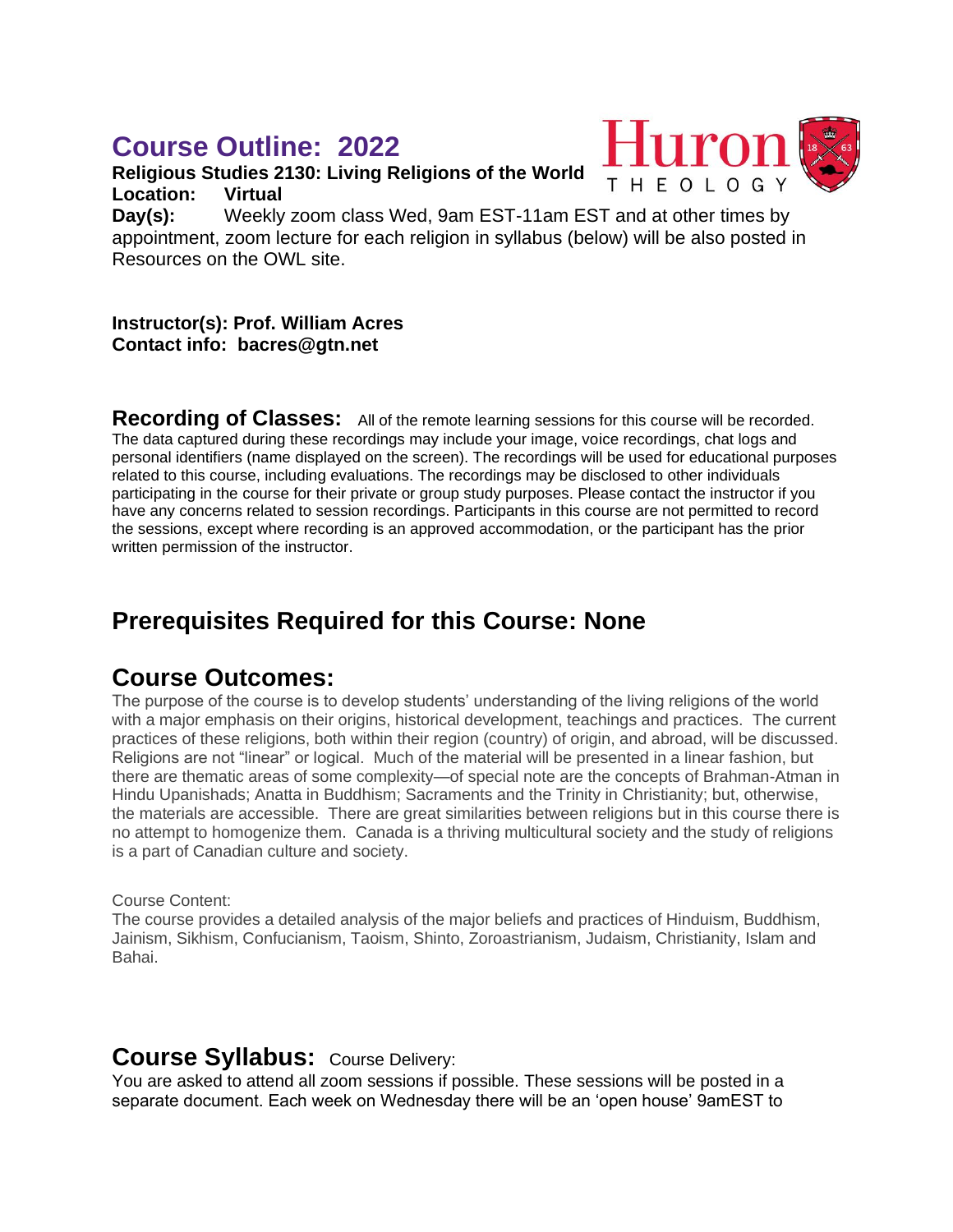10:30amEST. As well, each of the modules (e.g. Hindu, Zoroastrianism…) will be found in a separate zoom lecture of 30-40 minutes which will be posted under Resources 'audio only' file. There will be an introductory zoom class on May at 9amEST for orientation, questions, and further discussion relating to materials found here. The zoom links will be loaded into the OWL site by the  $7<sup>th</sup>$  May.

We are entirely online for Intersession.

Course Schedule: The content is suggested for readings in Brodd and following course materials in Tests and Quizzes. The breakdown for readings/postings and test-quizzes will follow the zoom lecture content and the zoom sessions for each week—these are Wednesdays at 9am each week. See Resources for the zoom link.

May 2022

Week One: materials to be covered 16: Intro: Acres, zoom lecture and session online. 17: The Indian religions overview and Hindu I--Hindu and Buddhist lectures will be recorded and placed under Resources 18: Hinduism II Zoom 9-10 19: **Hinduism III and Buddhism (Discussion Questions Due by 11:55PM)**

Week Two

23: Jain Chapter: zoom lecture uploaded to Resources, Victoria Day holiday, no class

24: **Buddhism II (Discussion Questions Due by 11:55 PM)**

25: Sikh: Zoom lecture will be uploaded to Resources Zoom 9-10

26: *First Test*: **Indian Religions (Discussion Questions Due by 11:55PM)**

Week Three 30: Three Mountains: Religions or Philosophies, Confucius I (lecture on the Chinese religions will be uploaded to Resources) 31: Confucius II Zoom 9-10

June 2022  $1:$  Tao I

## 2: **Tao II (Discussion Questions Due by 11:55PM)**

Week Four:

## 6: **Shinto II and Zoroastrianism (Discussion Questions Due by 11:55PM)**

7: *Test No. 2*: Chinese, Japanese and Zoroastrianism

- 8: Introduction to Monotheism
- 9: Judaism I Zoom 9-10

Week Five: 13: **Judaism II (Discussion Questions Due by 11:55PM)**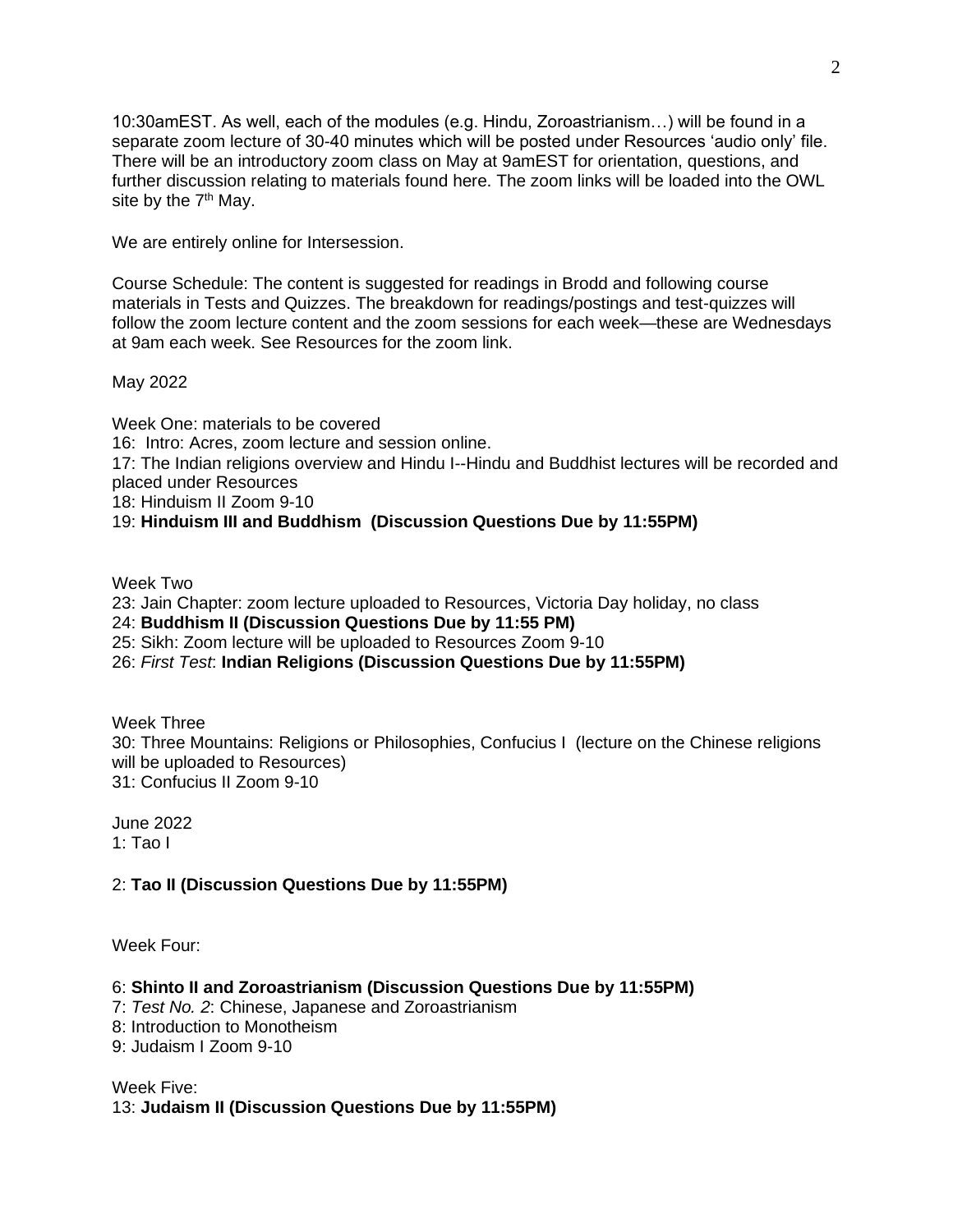16: Christianity I

17: Christianity II **(Discussion Questions Due by 11:55PM)**

18: Christianity III

Week Six 20: Islam I **(Discussion Questions Due by 11:55PM)**

## **22: Islam II and zoom review 9-10 am EDT.**

The above is the general pattern for the zoom discussions: much of the material will overlap into the following week. Each student must, therefore, read the appropriate required text in addition to the lecture material.

Religious Studies: Lecture materials covered in Zoom discussions weekly: Introduction:

- 1. What is religion?
- 2. Importance of understanding the world religions.
- 3. Characteristics of religion

Hinduism:

- 1. Origins: Historical development
- 2. Scriptures: Vedas, Upanishad, Bhagwad Gita
- 3. Major beliefs and practices:
- a) The Absolute (Brahman) and the soul (Atman)
- b) Bondage and paths of liberation
- c) The law of Karma
- d) The four goals of life
- e) The four stages of life
- f) Hindu trinity, daily worship (puja)
- 4. Hinduism at present

Buddhism:

- 1. Life of Gautma Buddha
- 2. Scriptures of Buddhism
- 3. Four Noble Truths: Middle path, Nirvana
- 4. Rituals, Symbols (three refuges)
- 5. Concept of No-self
- 6. Sects of Buddhism
- 7. Buddhism outside India

## Jainism:

- 1. Life of Mahavira
- 2. Jain writings
- 3. Basic concepts: living and non-living
- 4. The five great vows, non-violence
- 5. Types of Jain practices

Sikhism:

1. The life of the founder, Guru Nanak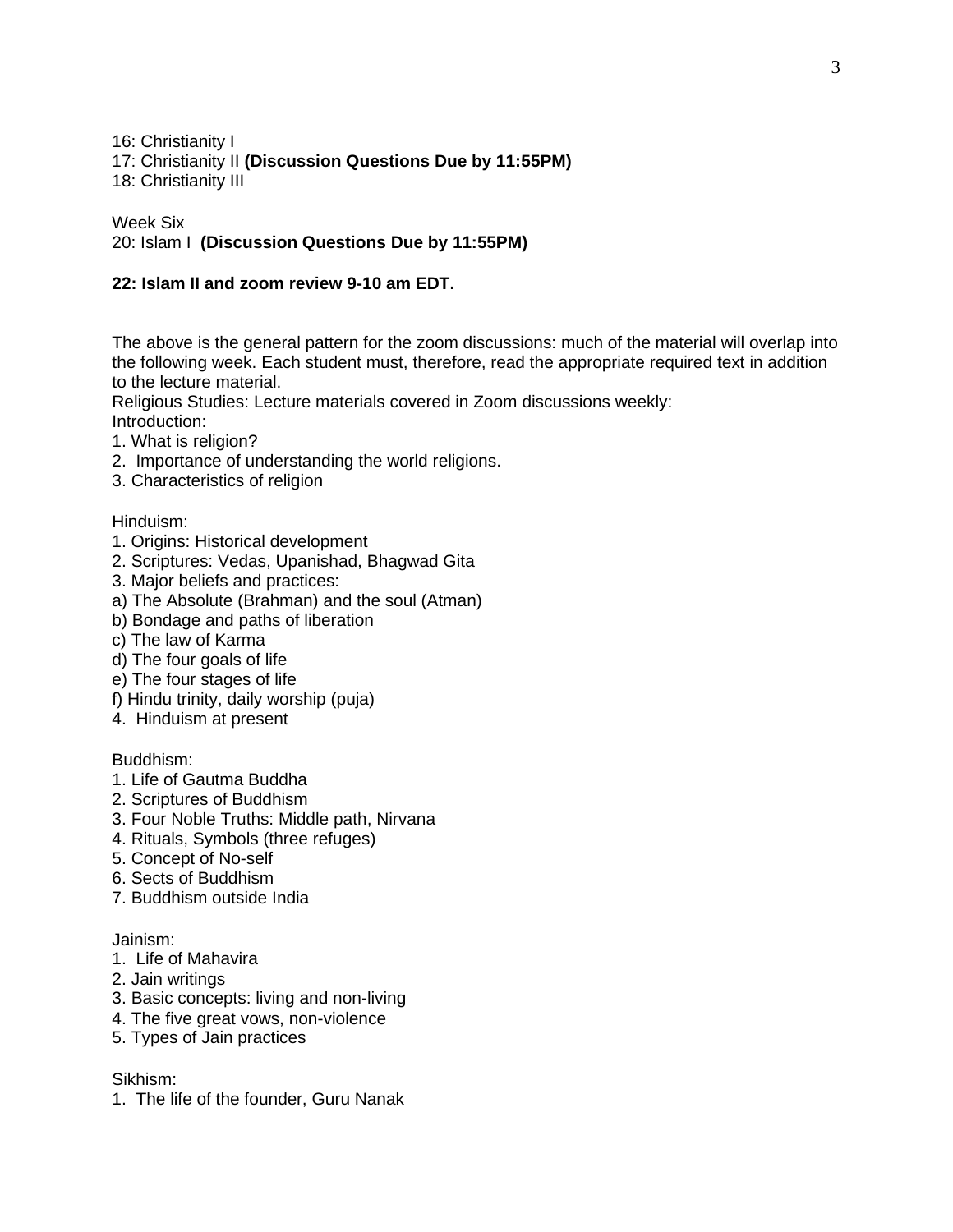- 2. Political history of Sikhism
- 3. Scripture of Sikhism
- 4. Basic teachings
- 5. Sikh symbols (5 k's)
- 6. Variations within Sikhism
- 7. Sikh ceremonies and observances

Introduction to Chinese and Japanese religions

Confucius: Qong Zi's teachings

- 1. Historical background to his writings
- 2. Life of Confucius: teacher
- 3. Literature of Confucianism: Analects
- 4. Teachings of Confucius: a) Ethical principles b) religious teachings
- 5. Confucianism and the modern world.

## Taoism:

- 1. Origin and life of Lao Tzu
- 2. Scriptures of Taoism
- 3. Taoism as philosophy
- 4. Taoism as religion
- 5. Taoism today

## Shinto:

- 1. Origin and historical development
- 2. Basic teachings: Kami, Nature, Human Beings
- 3. Forms of Shinto: Primitive, State (Tennoism) and Domestic (popular)
- 4. Religious festivals and observances
- 5. Shinto in present time

## Zoroastrianism:

- 1. Life of Zoroaster
- 2. Zoroastrian Scriptures

3. Basic Teachings and Practices: a) Nature of God; b) Zoroastrian Ethics and Humans; c) Worship and Rituals; d) Tower of Silence

## Judaism:

- 1. Historical background
- 2. Scripture: The Hebrew Bible
- 3. Basic Teachings and beliefs: The Absolute, the World, Humans
- 4. Jewish Observances and Festivals
- 5. Major groups of Judaism

## Christianity:

- 1. Life of Jesus Christ
- 2. Scripture: The Bible
- 3. Major Teachings of Jesus: a) The Kingdom of God; b) Religious teachings; c) Ethical teachings; d) Trinity
- 4. Worship and Sacraments
- 5. Major groups of Christians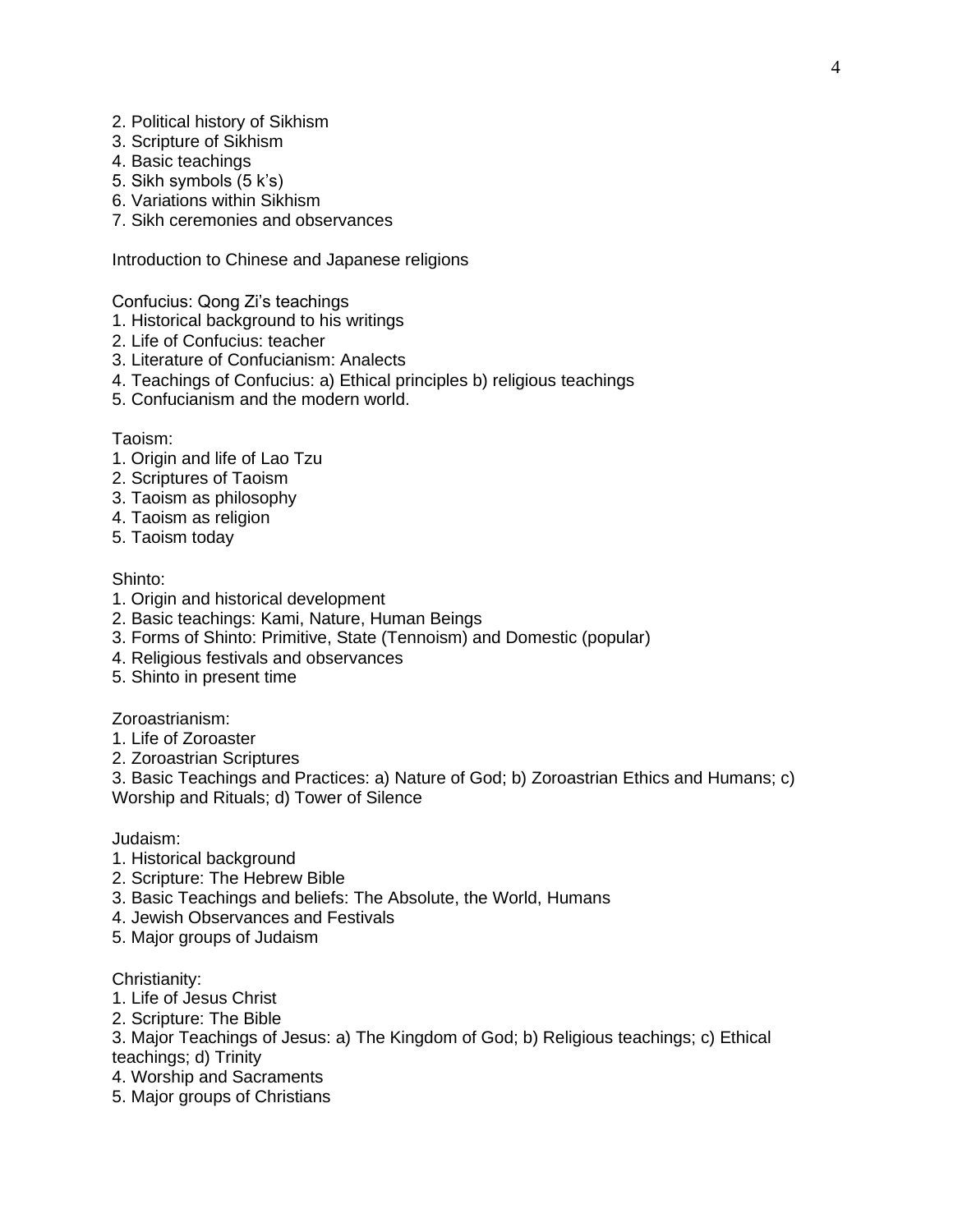Islam:

- 1. Life of the Prophet Muhammed
- 2. Scripture: The Quran
- 3. Major beliefs and the five Pillars of Wisdom
- 4. Islamic Observations and Festivals'
- 5. Sects of Islam

## **Course Materials:**

### **Required Text**

1. An Invitation to World Religions eds. Jeffrey Brodd (Nystrom et. al.) New York: Oxford University Press. 2020. This text is available for purchase – the rental options available will be displayed at the hyperlink.

2. PDF readings located in resources folder and linked in their respective lesson categories in OWL

The course materials are the textbook, Invitation to World Religions, eds. Jeffrey Brodd et.al.; and all materials are available to students either through the Bookstore at Western, physical copy, or through the link provided below.

[https://www.vitalsource.com/en-ca/products/invitation-to-world-religions-jeffrey-brodd-layne](https://www.vitalsource.com/en-ca/products/invitation-to-world-religions-jeffrey-brodd-layne-little-v9780190086343)[little-v9780190086343](https://www.vitalsource.com/en-ca/products/invitation-to-world-religions-jeffrey-brodd-layne-little-v9780190086343)

In Resources on OWL you will find for each module: Lecture notes, background notes, interviews with experts, review questions and answers, and other materials as needed are found under Resources. For each module of the course (see Syllabus below) there are questions based on chapter summaries and materials--these will be done under Tests and Quizzes, and are time-sensitive. All due dates for these as well forum discussion postings comprise 30% of the final grade. All tests will be administered through the OWL "Test and Quizzes" function and written at 9am EST on the day scheduled. There are three term tests, of 40-45 short questions to be written in 90 minutes. The top 2 of 3 grades will be taken in the calculation of the final grade. All tests must be written. Failure to take a test can be permitted with accommodation. As they are 40% of the final grade (i.e. 20% each) these are significant assignments. On the other hand the pace of the course suggests a steady reading of chapters and the relatively close proximity of the tests to the readings will provide a good pace.

## **Assignments & Method of Evaluation of Assignments:**

• Test and Quiz postings: (see timetable below) you will post 150-200 words of discussion on the questions provided at the conclusion of each chapter and section in our textbook.

The grade overall for postings will be 30%. How to do these answers and the substance of the materials will be addressed each week in the introductory zoom lecture posted before the course begins. Each of the Tests and Quizzes can be done asynchronously online. Questions will be posed from the Brodd textbook (conclusion of the chapters). Most of these are 3 questions with a unit value of 1.0 each. They are NOT directly linked to Gradebook, but your results will be available very quickly after submission. These grades remain in your portal. At the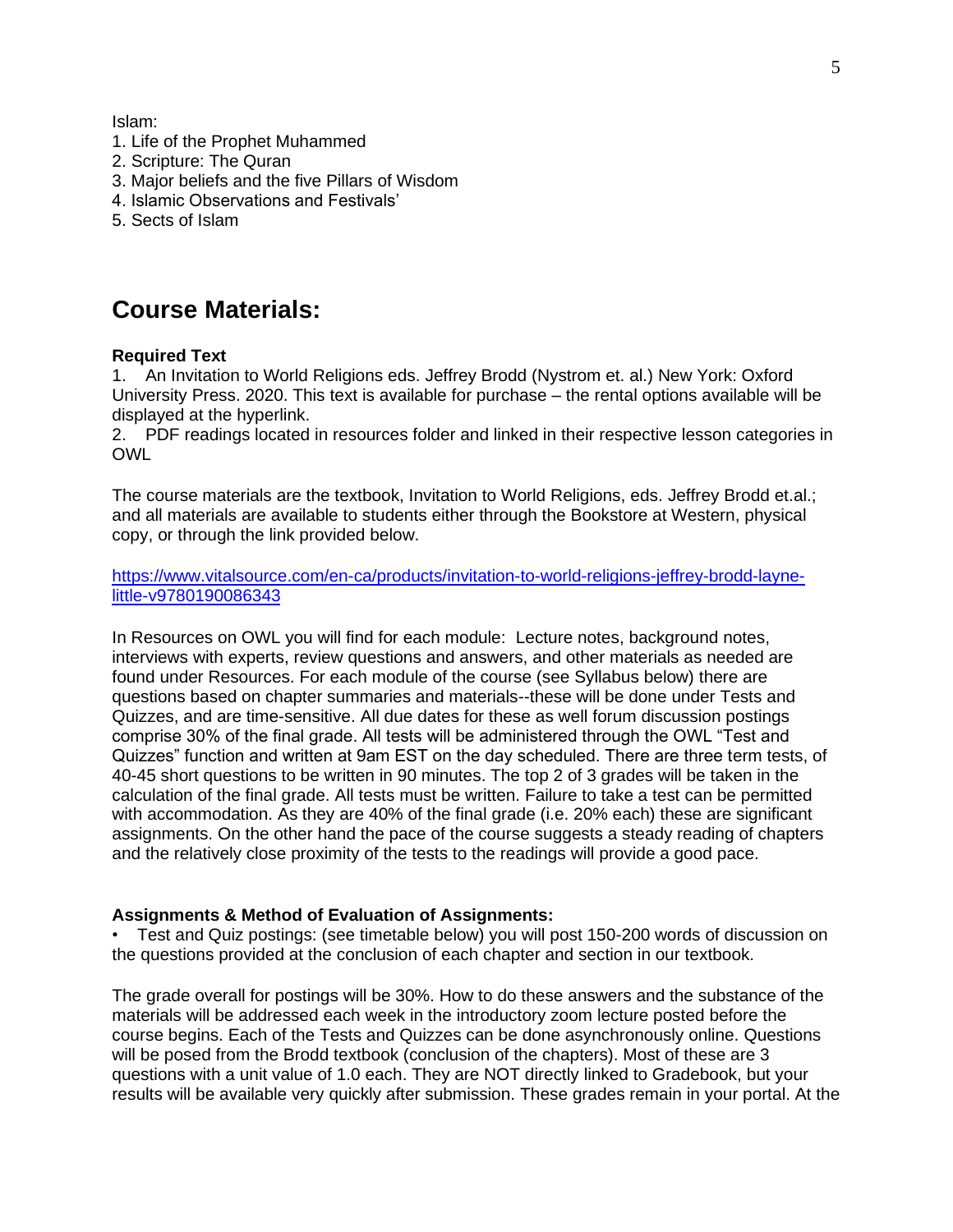end of the course the total of 30% will be calculated out of the top 8 of your submissions/of 10. You may miss one. The overall quality of the course for you will be enhanced greatly by reading Brodd regularly—entire chapters—using also the powerpoints under Resources, the basis for the zoom lectures—and following these questions as you read.

Tests:

• Test Number One: Religions of India and Introduction to "religion", 20%, multiple choice or one word answer (True or False) or "a, b, c, d"

• Test Number Two: Religions/Philosophies of China, Zoroastrianism, Japan Multiple Choice or one-word answer (True or False) or "a, b, c, d".

. o Both tests will be administered through "Tests and Quizzes" on OWL, each test will contain 50 questions and last one hour. 20% each, added immediately to your Gradebook.

• Final Examination: Similar Format, Monotheistic Religion, Judaism, Christianity and Islam, Baha'i. There will be a written essay based on material distributed prior to the final examination of 20% and there is a short essay worth 10% of the final grade in the course. The questions can be found from the beginning of the course as "Final Essay Questions" in the Resources tab. The final exam multiple choice section will be administered on Tests and Quizzes. The essay will be submitted on the same day as the final exam through the tab provided under Assignments.

## **Additional Statements:**

1. Statement on Academic Offences: Scholastic offences are taken seriously and students are directed to read the appropriate policy, specifically, the definition of what constitutes a Scholastic Offence, at the following web site:

https://westerncalendar.uwo.ca/PolicyPages.cfm?Command=showCategory&PolicyCategoryID =1&SelectedCalendar=Live&ArchiveID=#Page\_20.

2. Plagiarism-detecting Software/Computer Marking:

A) All required papers may be subject to submission for textual similarity review to the commercial plagiarism detection software under license to the University for the detection of plagiarism. All papers submitted for such checking will be included as source documents in the reference database for the purpose of detecting plagiarism of papers subsequently submitted to the system. Use of the service is subject to the licensing agreement, currently between The University of Western Ontario and Turnitin.com ( http://www.turnitin.com ).

B) Computer-marked multiple-choice tests and/or exams may be subject to submission for similarity review by software that will check for unusual coincidences in answer patterns that may indicate cheating.

## 4. Support Services:

- Huron's Faculty of Theology, Office of the Dean: http://www.huronuc.on.ca > Theology
- Faculty of Theology office: srice@uwo.ca

• Bachelor's Academic Advising at Huron: https://huronatwestern.ca/student-life/studentservices/academic-advising/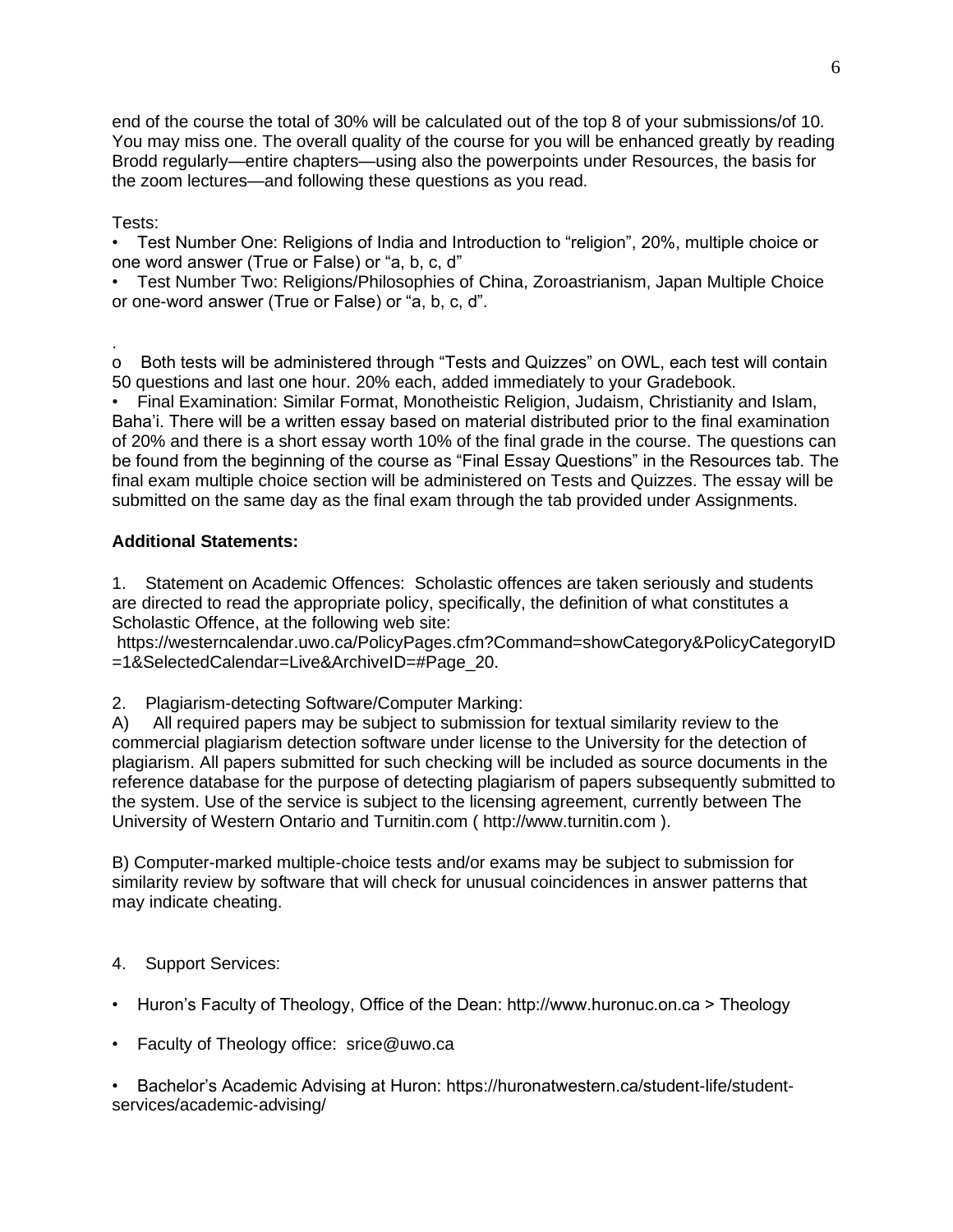• Huron's Writing Skills Centre: https://huronatwestern.ca/library/writing-services/

• Mental Health@Western: http://www.uwo.ca/uwocom/mentalhealth/ Students who are in emotional/mental distress should refer to this website for a complete list of options about how to obtain help.

Student Accessibility Services:

http://academicsupport.uwo.ca/accessible\_education/index.html Western is committed to achieving barrier-free accessibility for all its members, including graduate students. As part of this commitment, Western provides a variety of services devoted to promoting, advocating, and accommodating persons with disabilities in their respective graduate program.

Students with disabilities (for example, chronic illnesses, mental health conditions, mobility impairments) are encouraged to register with Student Accessibility Services, a confidential service designed to support graduate and undergraduate students through their academic program. With the appropriate documentation, the student will work with both SAS and their faculty (normally their Dean and/or Course instructor) to ensure that appropriate academic accommodations to program requirements are arranged.

• Services provided by Western University Student Council: http://westernusc.ca/yourservices/

5. Academic Accommodation for Absences: Types of Accommodation and how to use them: https://registrar.uwo.ca/academics/academic\_considerations/index.html

Student Medical Certificate can be found here, if required: https://www.uwo.ca/univsec/pdf/academic\_policies/appeals/medicalform.pdf

Students who experience an extenuating circumstance (illness, injury, or other extenuating circumstance) sufficiently significant to temporarily render them unable to meet academic requirements may submit a request for academic consideration through the following routes:

i. Submitting a Self-Reported Absence form provided that the conditions for submission are Met (see below);

ii. For medical absences, submitting a Student Medical Certificate (SMC), signed by a licensed medical or mental health practitioner in order to be eligible for Academic Consideration (for instance, when a Self-Report is not possible: any assignment worth more than 30%, final exams, or December mid-terms during exam schedule); or

iii. For non-medical absences, submitting appropriate documentation (e.g., obituary, police report, accident report, court order, etc.) to Academic Counselling in their Faculty of registration in order to be eligible for academic consideration. Students are encouraged to contact their Academic Counselling unit to clarify what documentation is appropriate.

Any documentation required must be submitted by the student directly to your Faculty's Dean's office (or academic counselor), and not to the instructor. For students of the Faculty of Theology, all such documentation must be submitted to theology@huron.uwo.ca. It will be the Dean`s office that will determine if accommodation is warranted.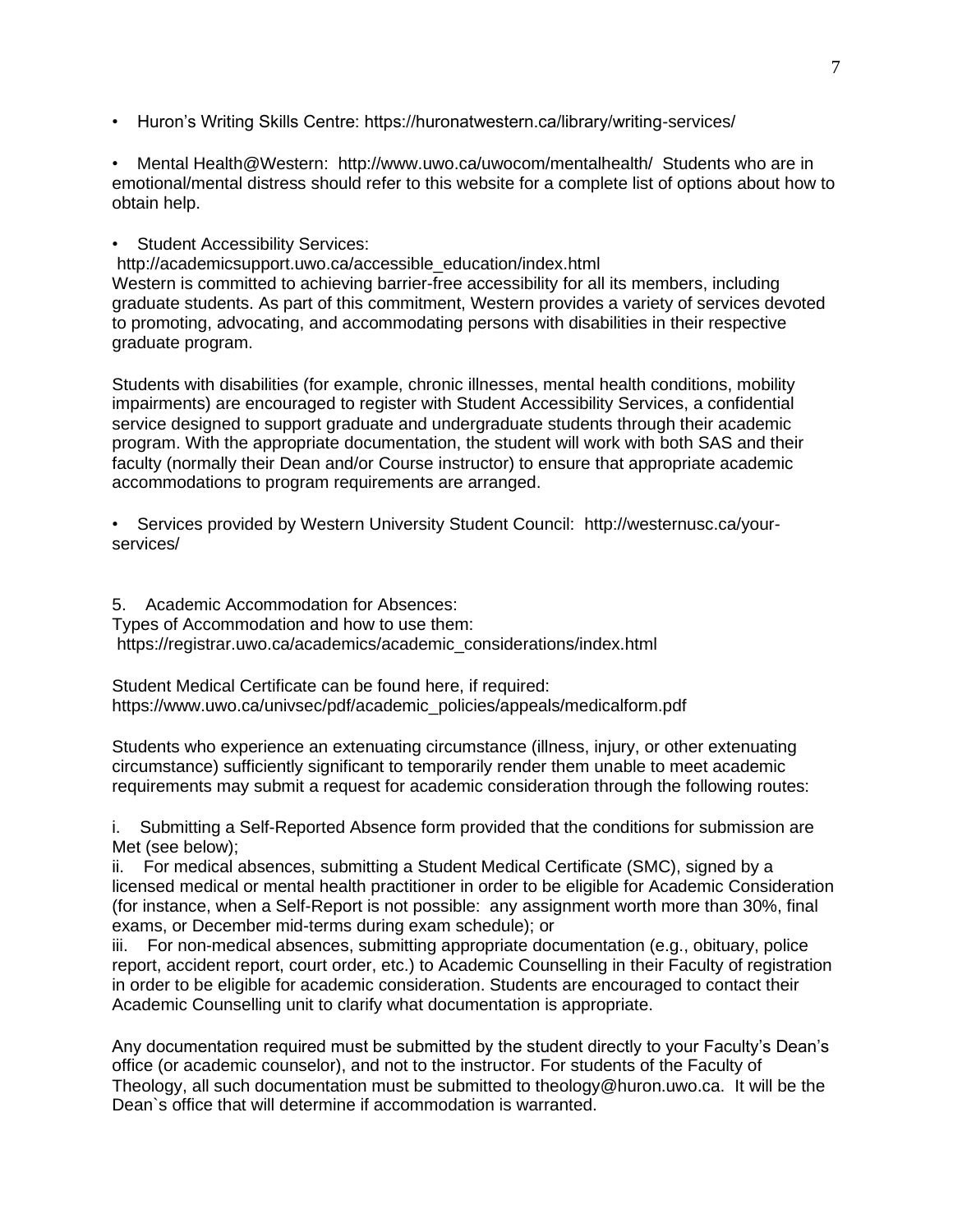Further Details about Requests for Academic Consideration Self-Reported Absence Form

Report through student.uwo.ca.

The full Policy on Academic Consideration for student absences is available at: https://www.uwo.ca/univsec/pdf/academic\_policies/appeals/Academic\_Consideration\_for\_abse nces.pdf .

Students who experience an unexpected illness or injury or an extenuating circumstance (48 hours or less) that is sufficiently severe to temporarily render them unable to meet academic requirements (e.g., attending lectures or labs, writing tests or midterm exams, completing and submitting assignments, participating in presentations) should self-declare using the online Self-Reported Absence portal. This option should be used in situations where the student expects to resume academic responsibilities within 48 hours or less.

The following conditions are in place for self-reporting of medical or extenuating circumstances:

a. students will be allowed a maximum of two self-reported absences between September and April and one self-reported absence between May and August

b. any absences in excess of the number designated in clause a above, regardless of duration, will require students to present a Student Medical Certificate (SMC), signed by a licensed medical or mental health practitioner, detailing the duration and severity of illness, or appropriate documentation supporting extenuating circumstances to the Academic Counselling unit in their Faculty of registration no later than two business days after the date specified for resuming responsibilities.

c. The duration of the excused absence will be for a maximum of 48 hours from the time the Self-Reported Absence form is completed through the online portal, or from 8:30 am the following morning if the form is submitted after 4:30 pm;

d. The duration of the excused absence will terminate prior to the end of the 48-hour period should the student undertake significant academic responsibilities (write a test, submit a paper) during that time;

e. The duration of an excused absence will terminate at 8:30 am on the day following the last day of classes each semester regardless of how many days of absence have elapsed;

f. Self-reported absences will not be allowed for scheduled final examinations; for midterm examinations scheduled during the December examination period; or for final lab examinations scheduled during the final week of term;

g. Self-reporting may not be used for assessments (e.g. midterm exams, tests, reports, presentations, or essays) worth more than 30% of any given course.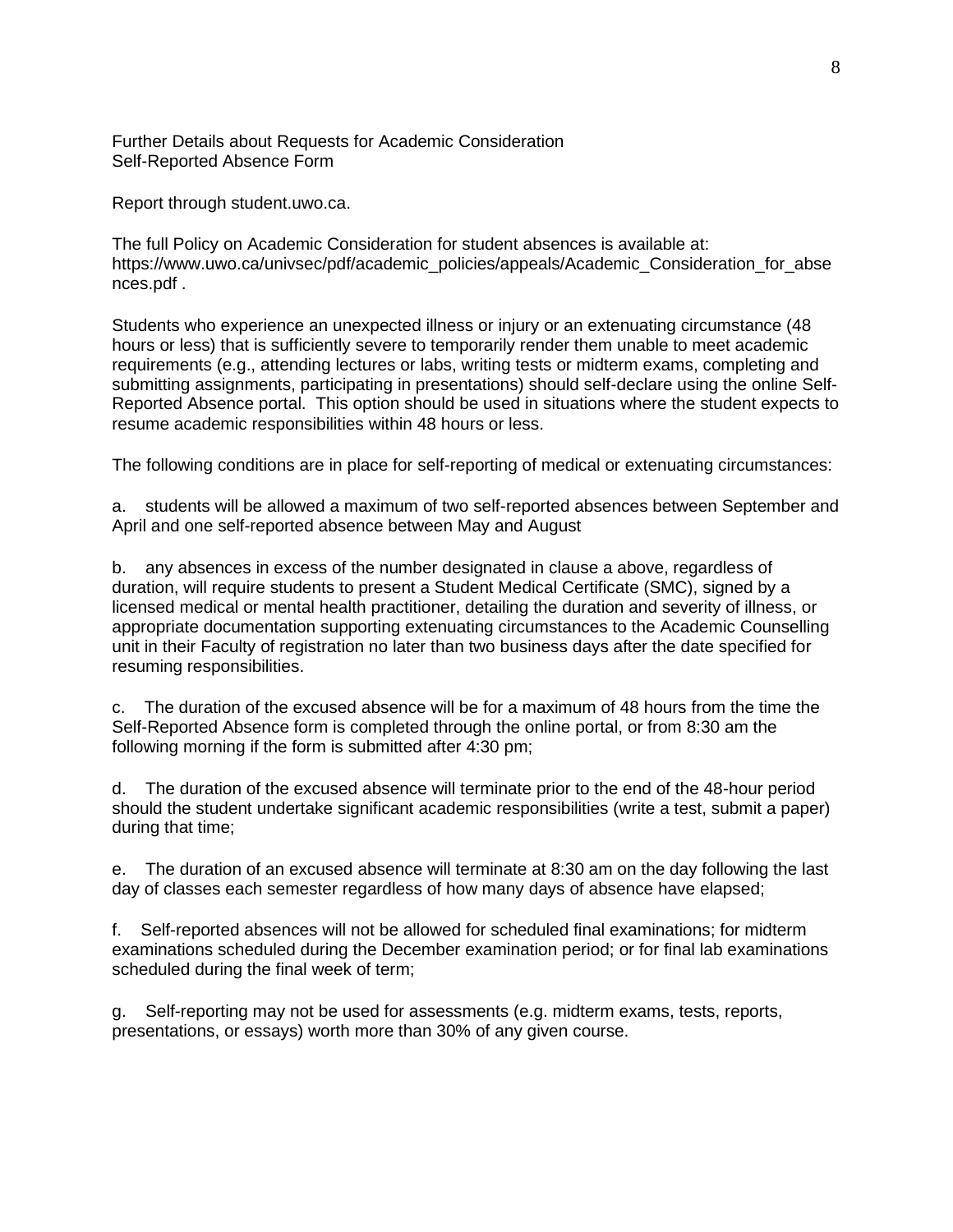h. students must be in touch with their instructors no later than 24 hours after the end of the period covered by the Self-Reported Absence form, to clarify how they will be expected to fulfil the academic expectations they may have missed during the absence

# **Additional Statements:**

## **1. Statement on Use of Electronic Devices during Tests and Exams**  It is not appropriate to use technology (such as, but not limited, to laptops, PDAs, cell phones) in the classroom for non-classroom activities. Such activity is disruptive and is distracting to other students and to the instructor and can inhibit learning. Students are expected to respect the classroom environment and to refrain from inappropriate use of technology and other electronic devices in class.

2. **Statement on Academic Offences:** Scholastic offences are taken seriously and students are directed to read the appropriate policy, specifically, the definition of what constitutes a Scholastic Offence, at the following web site: https://www<u>.uwo.ca/univsec/pdf/academic\_policies/appeals/scholastic\_discipline\_undergrad.pdf</u>

## 3. **Plagiarism-detecting Software/Computer Marking:**

a) All required papers may be subject to submission for textual similarity review to the commercial plagiarism detection software under license to the University for the detection of plagiarism. All papers submitted for such checking will be included as source documents in the reference database for the purpose of detecting plagiarism of papers subsequently submitted to the system. Use of the service is subject to the licensing agreement, currently between The University of Western Ontario and Turnitin.com ( http://www.turnitin.com ).

b) Computer-marked multiple-choice tests and/or exams may be subject to submission for similarity review by software that will check for unusual coincidences in answer patterns that may indicate cheating.

## **4. Support Services:**

- Huron's Faculty of Theology, Office of the Dean: [http://www.huronuc.on.ca](http://www.huronuc.on.ca/) > Theology
- Faculty of Theology office: srice@uwo.ca
- Academic Advising at Huron for Bachelor's students: [https://huronatwestern.ca/student](https://huronatwestern.ca/student-life/student-services/academic-advising/)[life/student-services/academic-advising/](https://huronatwestern.ca/student-life/student-services/academic-advising/)
- Huron's Writing Skills Centre: <https://huronatwestern.ca/library/writing-services/>
- Mental Health@Western: <http://www.uwo.ca/uwocom/mentalhealth/>Students who are in emotional/mental distress should refer to this website for a complete list of options about how to obtain help.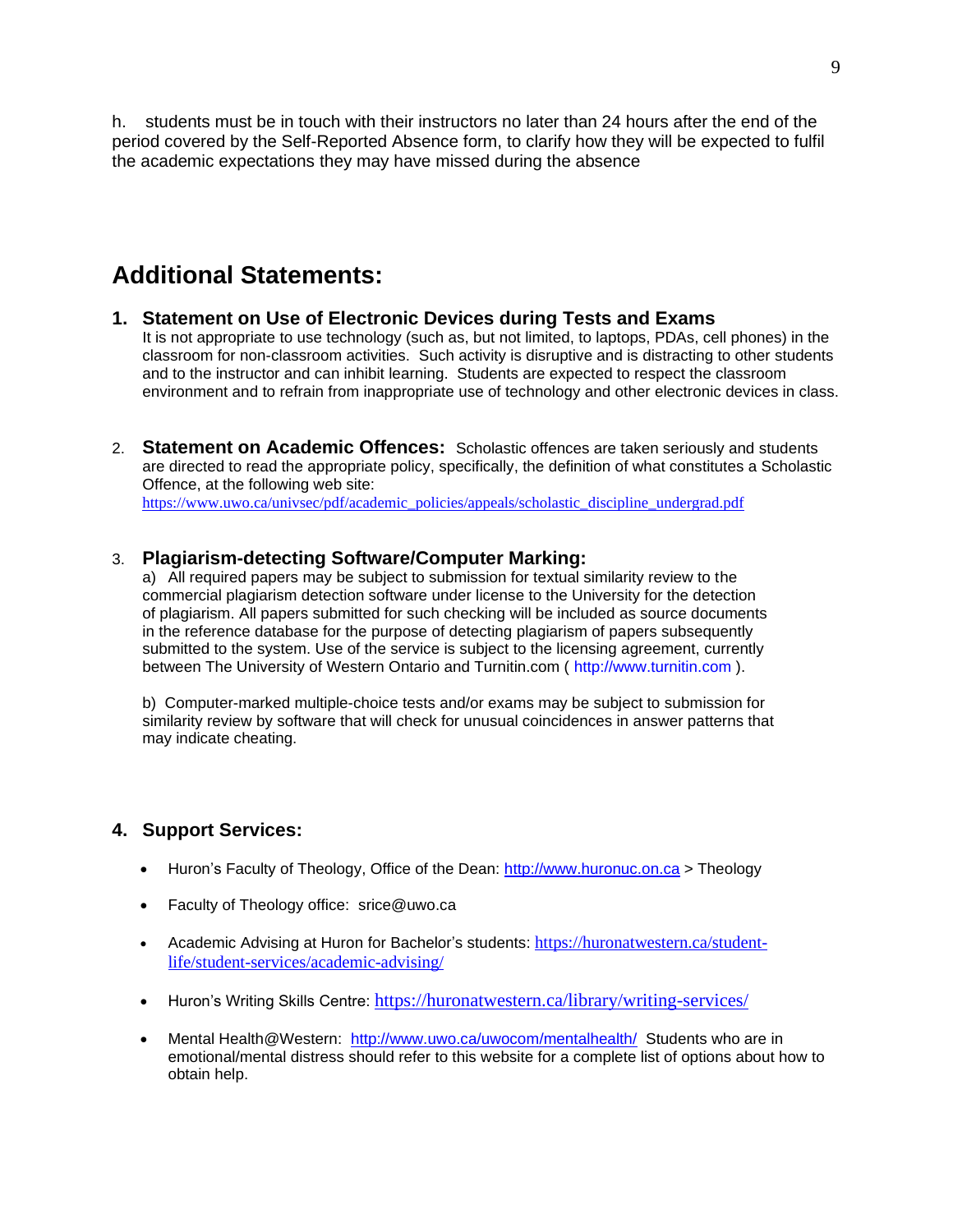• Academic Support & Engagement, UWO. Accessible Education. [academicsupport.uwo.ca](../../Downloads/academicsupport.uwo.ca)

Western is committed to achieving barrier-free accessibility for all its members, including graduate students. As part of this commitment, Western provides a variety of services devoted to promoting, advocating, and accommodating persons with disabilities in their respective graduate program.

Students with disabilities (for example, chronic illnesses, mental health conditions, mobility impairments) are encouraged to register with Accessible Education, a confidential service designed to support graduate and undergraduate students through their academic program. With the appropriate documentation, the student will work with both SAS and their faculty (normally their Dean and/or Course instructor) to ensure that appropriate academic accommodations to program requirements are arranged.

• Services provided by Western University Student Council: http://westernusc.ca/your-services/

## **5. Academic Accommodation for Absences:**

*Types of Accommodation and how to use them:*  [https://registrar.uwo.ca/academics/academic\\_considerations/index.html](https://registrar.uwo.ca/academics/academic_considerations/index.html)

*Student Medical Certificate can be found here, if required: [https://www.uwo.ca/univsec/pdf/academic\\_policies/appeals/medicalform.pdf](https://www.uwo.ca/univsec/pdf/academic_policies/appeals/medicalform.pdf)*

Students who experience an extenuating circumstance (illness, injury, or other extenuating circumstance) sufficiently significant to temporarily render them unable to meet academic requirements may submit a request for academic consideration through the following routes:

- i. **Submitting a Self-Reported Absence form** provided that the conditions for submission are Met (see below);
- ii. **For medical absences, submitting a Student Medical Certificate (SMC)**, signed by a licensed medical or mental health practitioner in order to be eligible for Academic Consideration (for instance, when a Self-Report is not possible: any assignment worth more than 30%, final exams, or December mid-terms during exam schedule); or
- iii. **For non-medical absences**, submitting appropriate documentation (e.g., obituary, police report, accident report, court order, etc.) to Academic Counselling in their Faculty of registration in order to be eligible for academic consideration. Students are encouraged to contact their Academic Counselling unit to clarify what documentation is appropriate.

Any documentation required must be submitted by the student directly to your Faculty's Dean's office (or academic counselor), and not to the instructor. For students of the Faculty of Theology, all such documentation must be submitted to theology@huron.uwo.ca. It will be the Dean`s office that will determine if accommodation is warranted.

## **Further Details about Requests for Academic Consideration Self-Reported Absence Form**

## **Report through student.uwo.ca.**

The full Policy on Academic Consideration for student absences is available at: [https://www.uwo.ca/univsec/pdf/academic\\_policies/appeals/Academic\\_Consideration\\_for\\_absences.](https://www.uwo.ca/univsec/pdf/academic_policies/appeals/Academic_Consideration_for_absences.pdf) [pdf](https://www.uwo.ca/univsec/pdf/academic_policies/appeals/Academic_Consideration_for_absences.pdf) .

Students who experience an unexpected illness or injury or an extenuating circumstance (48